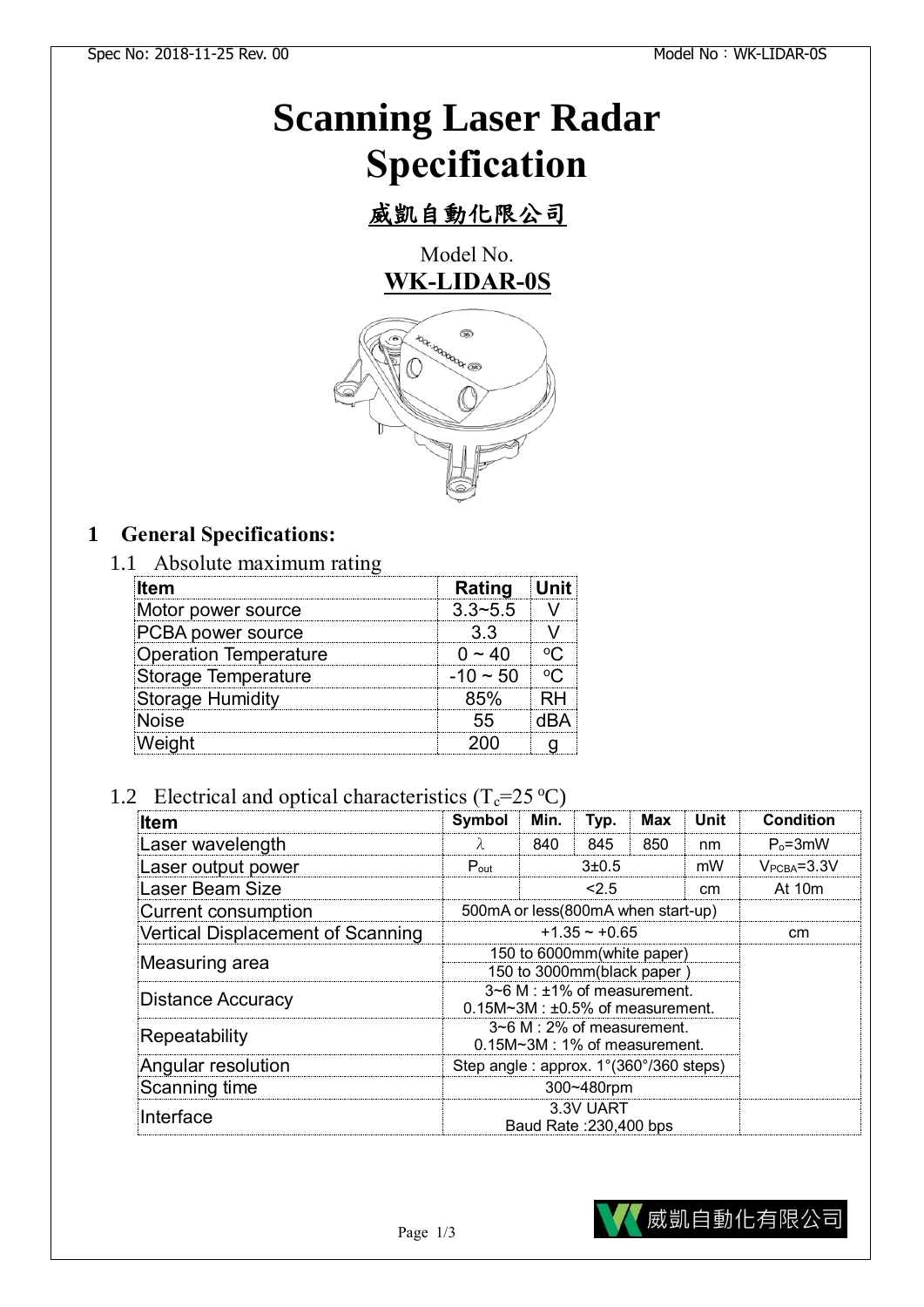### **2 Dimensions :**